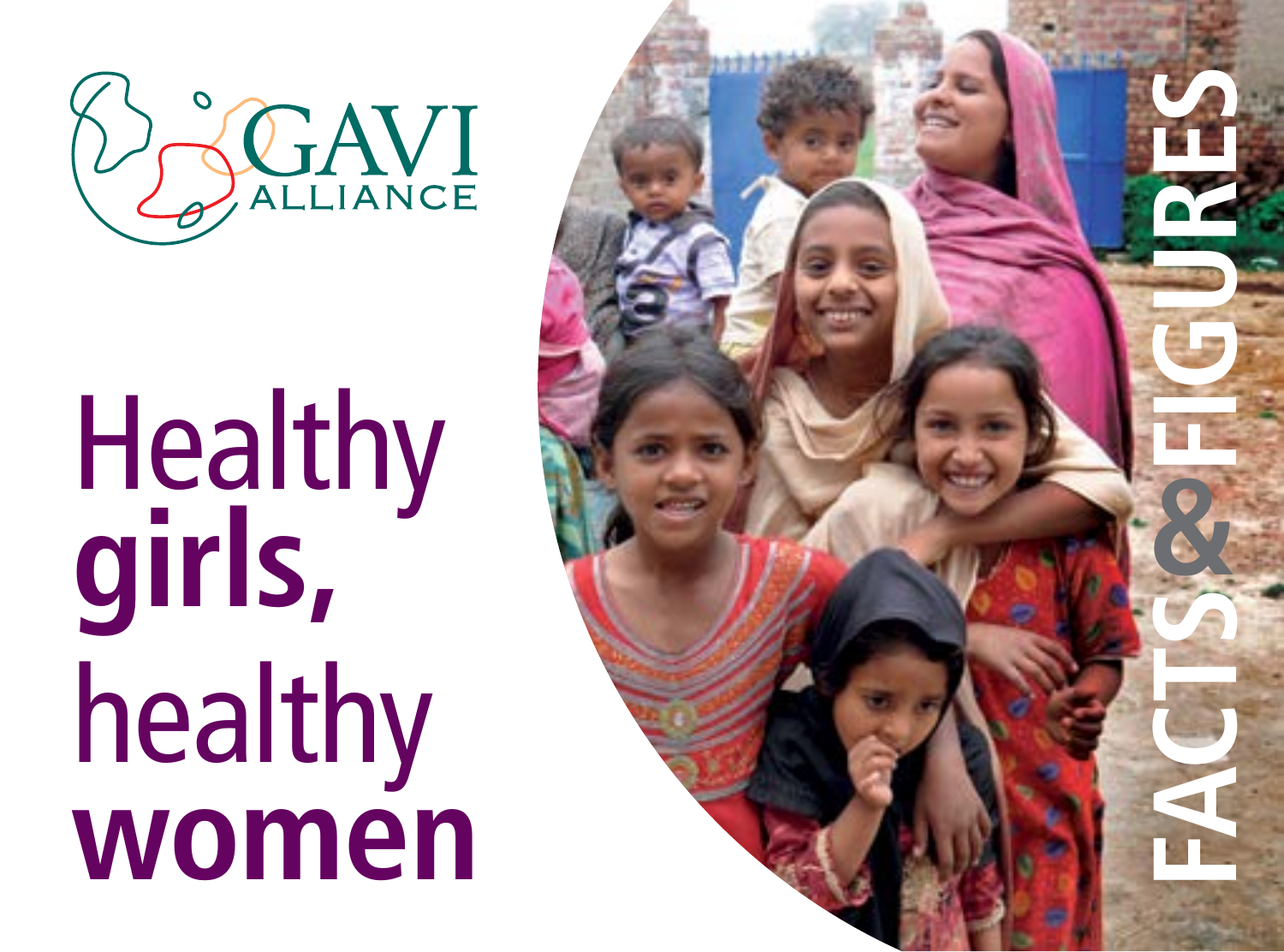*The GAVI Alliance mission: Saving children's lives and protecting people's health by increasing access to immunisation in poor countries.*

*"Africa can't withstand a cancer epidemic… And this is why I am so happy that GAVI has invested in HPV vaccines which is going to shift the burden of cervical cancer deaths away from developing countries…"*

*Her Excellency Dr Christine Kaseba Sata, First Lady of Zambia*

**2013 marks the beginning of a dramatic shift in the health of women and girls.** Starting this year, GAVI is supporting the poorest countries of the world to roll out two vaccines that will directly benefit women and girls. Vaccinating girls with human papillomavirus vaccines will help protect future generations of women against cervical cancer. Rubella vaccine protects babies from birth defects associated with congenital rubella syndrome, and helps to prevent miscarriage and stillbirth.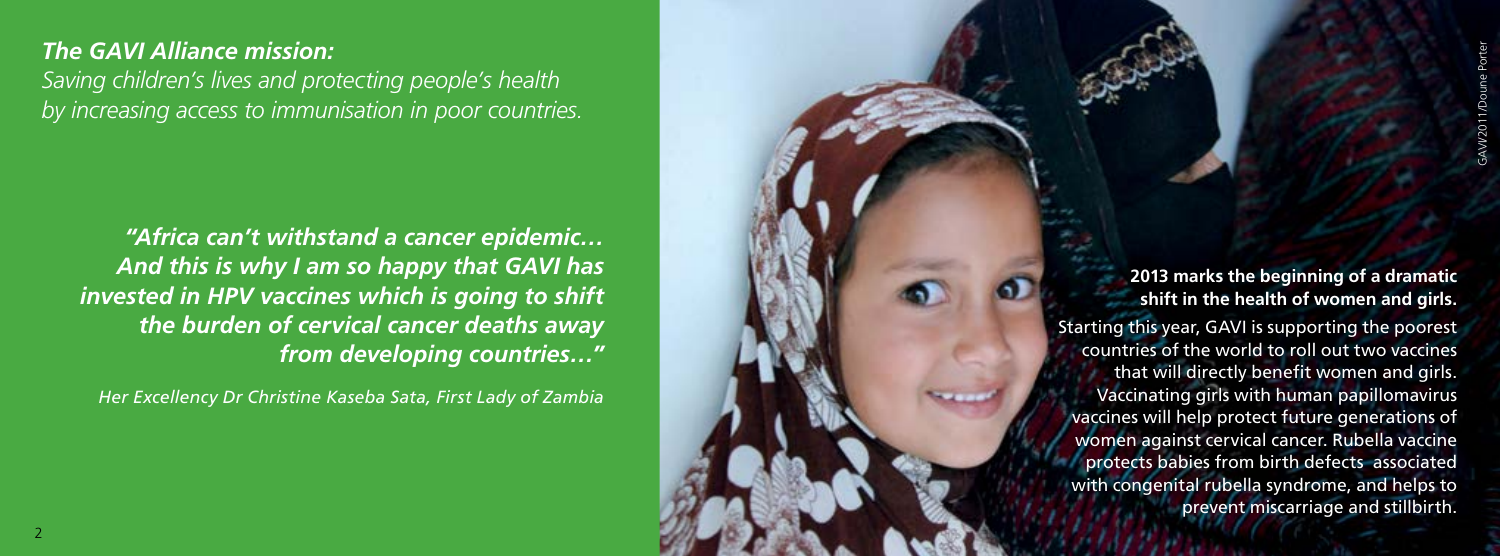*"...GAVI's decision to include the HPV vaccine is a visionary investment that will promote equity, the health of women, and development..."*

*Julio Frenk, Dean, Harvard School of Public Health; Chair, Global Task Force on Expanded Access to Cancer Care and Control in Developing Countries; former Minister of Health, Mexico* 

# Every **2minutes,** a woman **dies** from **cervical cancer** .

275,000 women die every year of cervical cancer. Over 85% of those deaths are in developing countries. Cervical cancer is the leading cause of cancer deaths among women in GAVIeligible countries.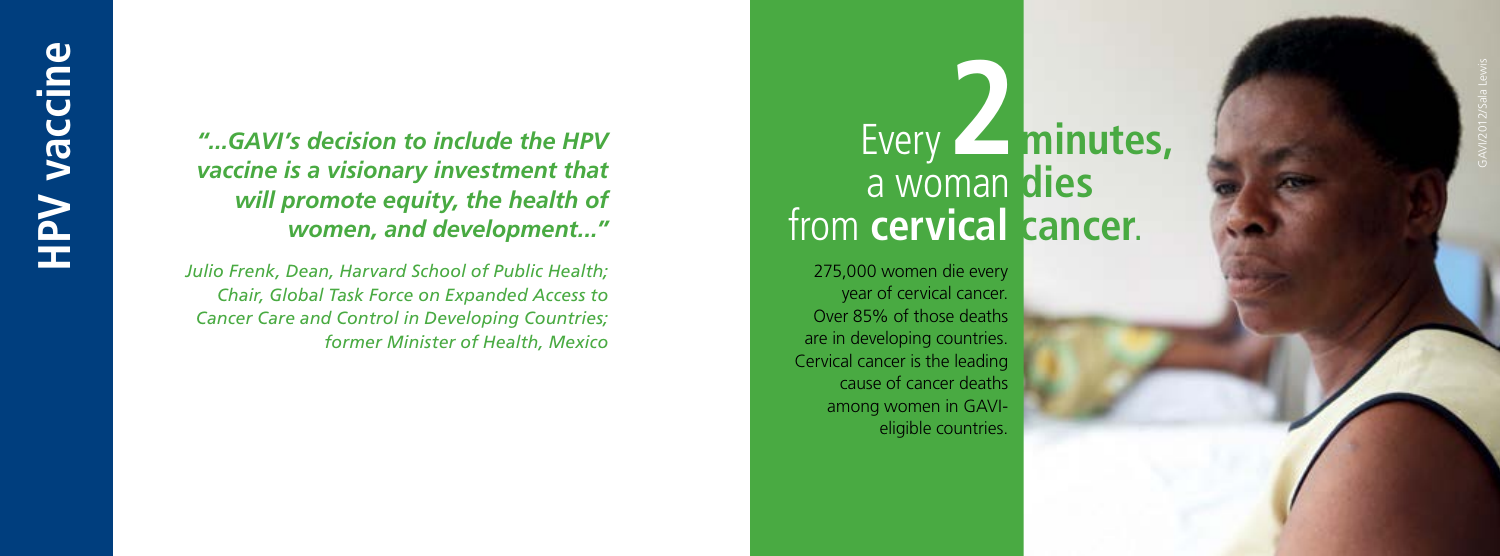Human papillomavirus (HPV) is highly transmissible through sexual contact and most sexually active women and men are infected at some time

and men are  $\parallel$  **HPV** vaccines. of all cervical cancer cases **can be prevented** with

**70%**

**WHO recommends HPV vaccination for all girls 9-13 years of age**

Vaccination against HPV is only effective before infection. Immunising girls before they become sexually active is a key strategy to prevent cervical cancer.

GAVI/2012/Ryan Youngblood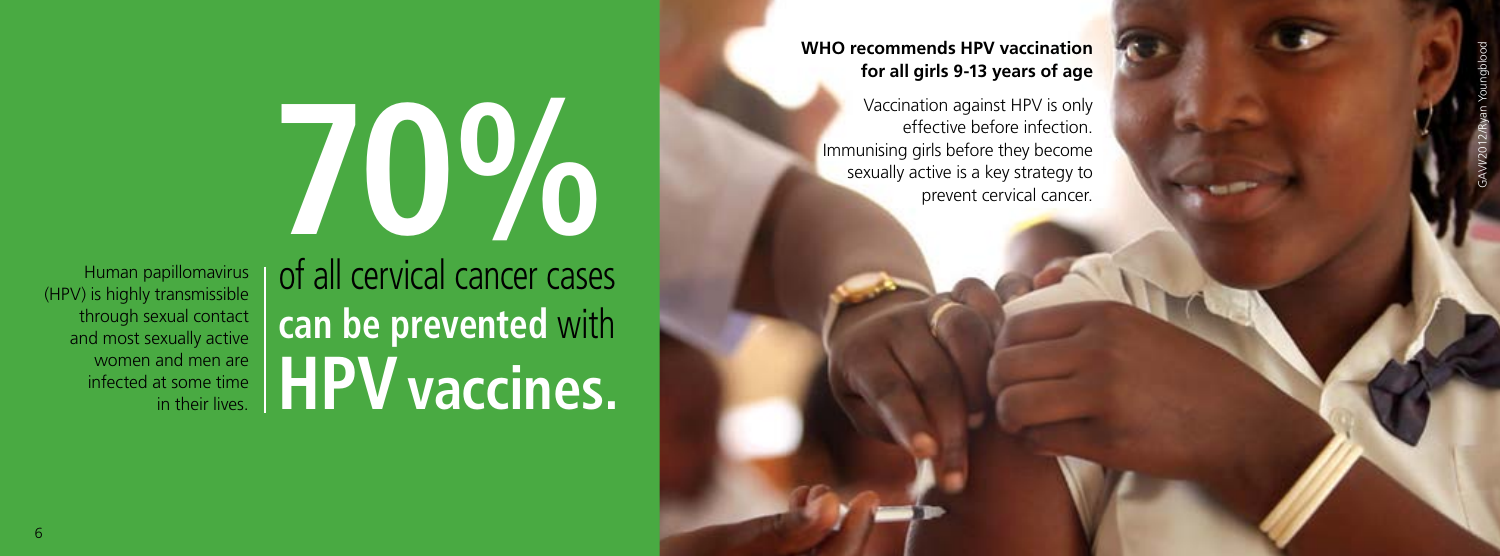*Cervical cancer deaths worldwide* GAVI aims to **bridge the equity gap** by **supporting countries** with the **highest burden of cervical cancer deaths** to access HPV vaccines.

© UNICEF/NYHQ2011-0733/Asselin

Since 2006, HPV vaccines have been introduced into the routine immunisation programmes of over 40 mostly high- and upper middleincome countries. The introduction of HPV vaccines into low-income countries has been slower mainly because of vaccine cost and the challenge of reaching 9-13 year old girls. GAVI is working with partners to address these challenges.



*Source: Globocan 2008, International Agency for Research on Cancer*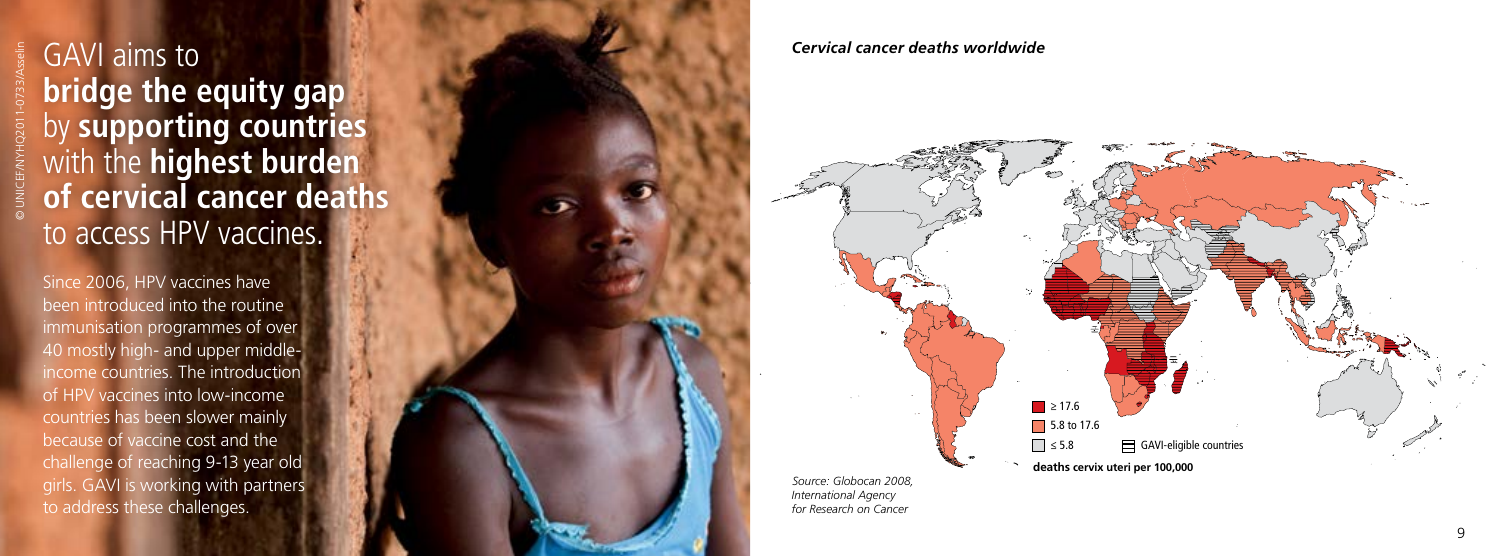### Dramatic acceleration:

**30 million girls** by 2020, **over**

will be **vaccinated against HPV** with GAVI support. **40** in **more** than **A** countries

Ghana, Kenya, Lao PDR, Madagascar, Malawi, Niger, Sierra Leone and the United Republic of Tanzania are the first countries to get HPV vaccine support from GAVI to pilot the best ways to deliver the vaccine with other interventions for girls. In 2014, the first nationwide introduction of HPV vaccine with GAVI support will be launched in Rwanda.

10 11

**reduction 67% US\$ 4.50 Reduction** of HPV vaccine price GAVI works with manufacturers to bring down HPV prices. In 2013, a new price of US\$ 4.50 per dose was agreed, a two-thirds reduction on the current lowest public price.

GAVI/2009/Olivier Asselin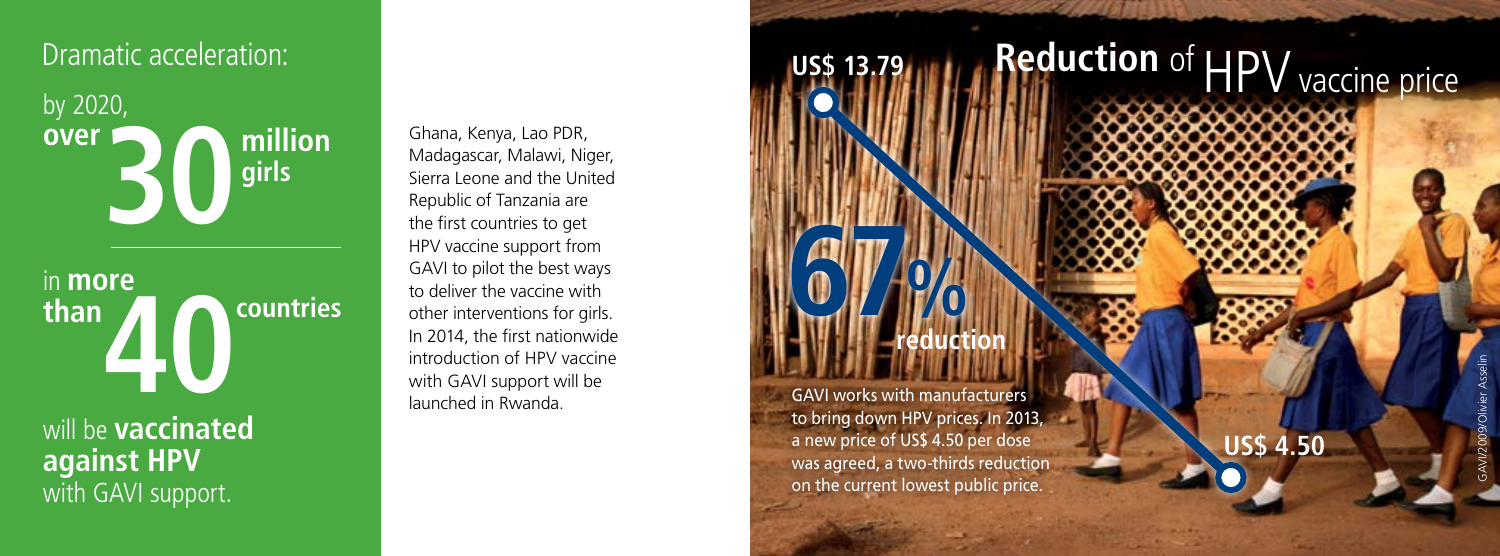UNICEF/2011/Marco Dormino

# **Doubling** the **impact**

GAVI is providing catalytic support through measlesrubella campaigns designed finance vaccine introduction into routine immunisation programmes.

# **80%**

## of all **babies with congenital rubella syndrome** are **born in GAV I-eligible countries** .

90,000 of the estimated 112,000 cases of congenital rubella syndrome worldwide live in countries eligible for GAVI support.

> Infection with rubella - or "German measles" - just before conception or during early pregnancy can cause babies to be born with blindness, deafness and heart defects associated with **congenital rubella syndrome**, and miscarriage or stillbirth in pregnant women.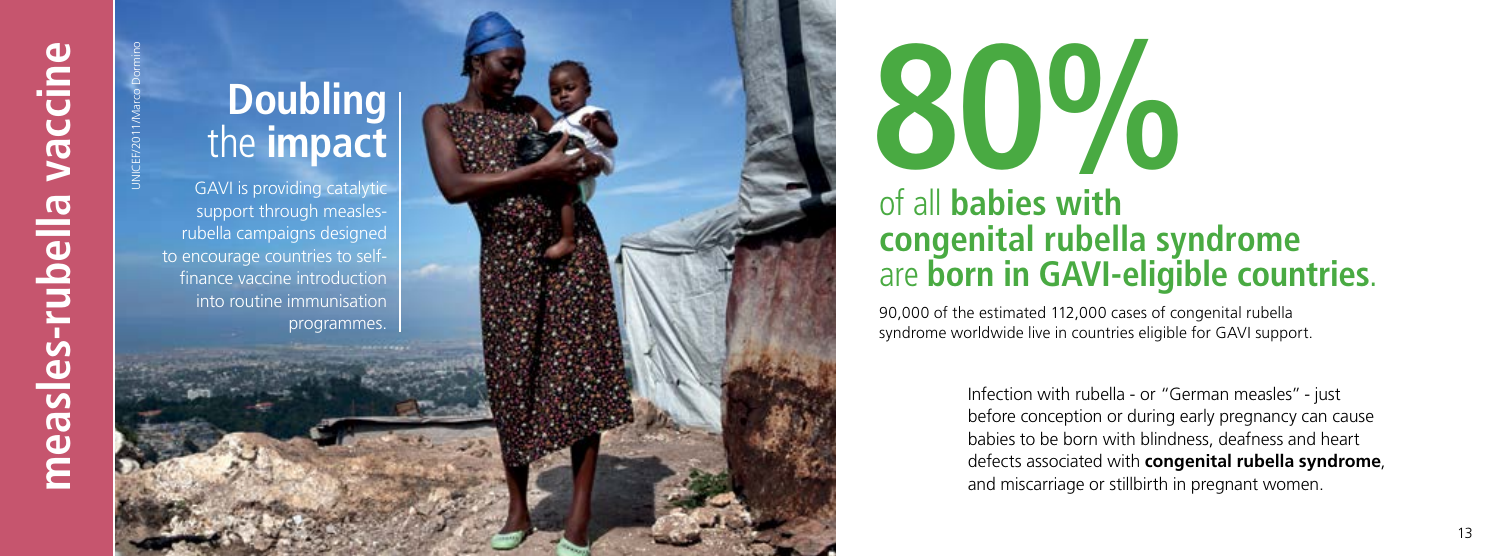*Rubella vaccine use in Africa, South-East Asia and Europe, in 1996 and 2010*



WHO Regions

*Source: WHO, 2012*

# Vaccine available **since the 1970s** but **underused**

Rubella vaccine has been available since the 1970s, but is underused in some regions, particularly Africa and South-East Asia where the rubella burden is highest. The human and economic toll of rubella in those regions is staggering.



*"Investing in rubella will provide a muchneeded boost to improving the health of women and children in poor countries. GAVI's support for measles-rubella campaigns will help accelerate global progress in controlling two life-threatening diseases."*

*Dr Seth Berkley, CEO, GAVI Alliance*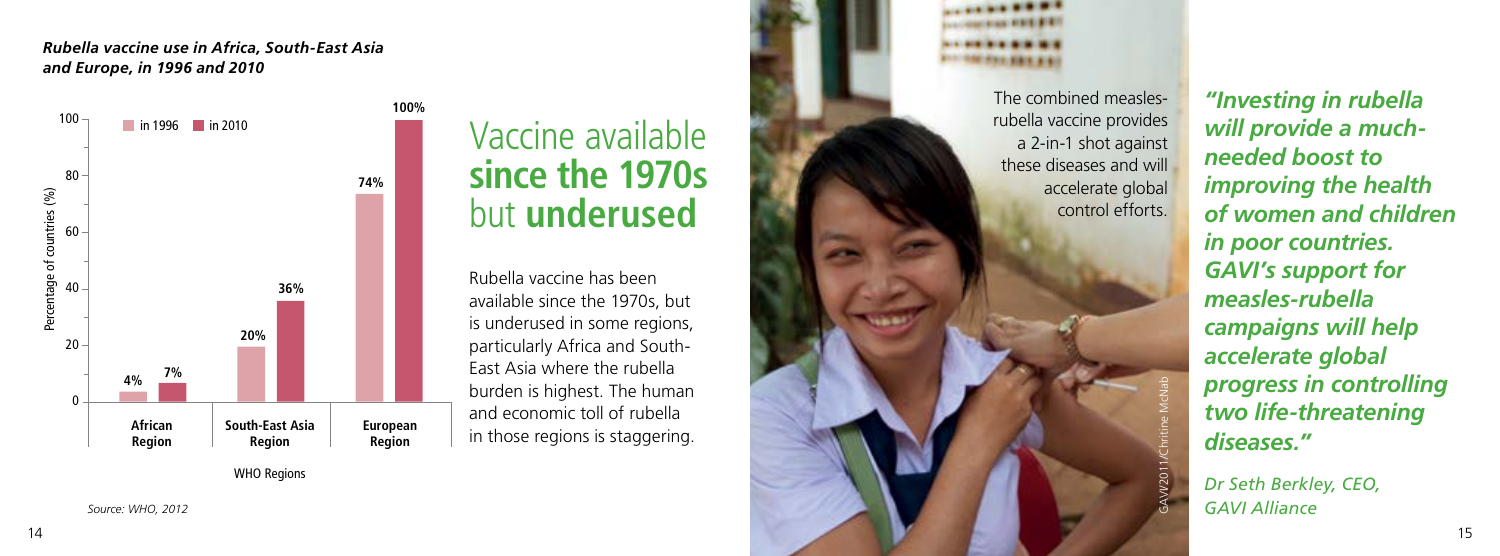**million** through measles-rubella campaigns ore than 600 **GAVI is investing**<br>more than

*"The introduction of the combined measlesrubella vaccine is one more important step to ensuring that all children in Rwanda receive the full immunisation package."*

> *Dr Agnes Binagwaho, Minister of Health, Rwanda*

GAVI's support builds on efforts of the Measles & Rubella Initiative that have helped countries to protect 1.1 billion children against measles since 2001.

**Over** 700,000,000 **immunised** in almost 50 countries by 2020 **immunised**<br>in **almost** 

© UNICEF/NYHQ2012-1477/Dormino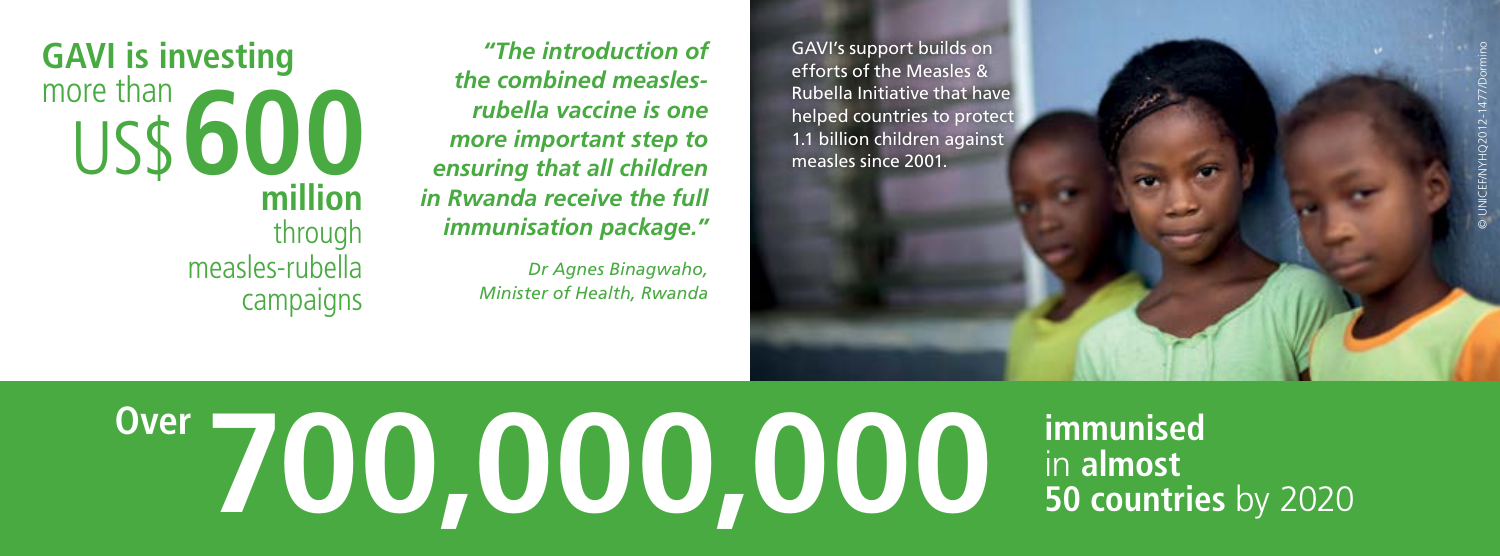

has helped developing countries to immunise over 180 million additional girls against hepatitis B, *Haemophilus influenzae* type B, measles, pertussis, pneumococcal disease, polio, rotavirus diarrhoea and yellow fever.

GAVI supports the 73 poorest countries in the world. 17 countries are graduating from GAVI support.